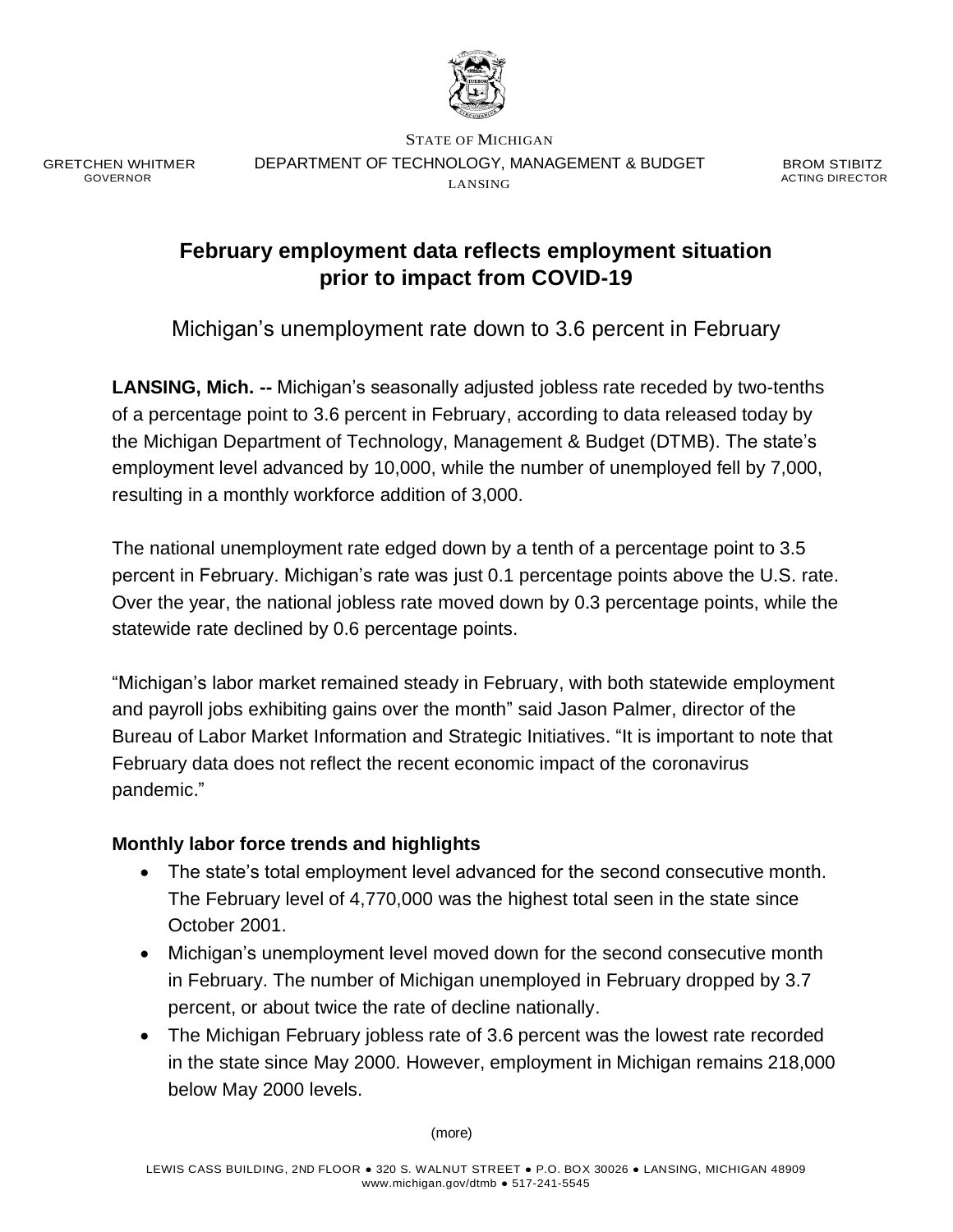| (Data in Thousands)         |       |       |       |                 |            |               |            |  |  |
|-----------------------------|-------|-------|-------|-----------------|------------|---------------|------------|--|--|
|                             | Feb   | Jan   | Feb   | Over the Month  |            | Over the Year |            |  |  |
|                             | 2020  | 2020  | 2019  |                 |            |               |            |  |  |
|                             |       |       |       | Numeric         | Percent    | Numeric       | Percent    |  |  |
| <b>Civilian Labor Force</b> | 4,950 | 4.947 | 4,939 | 3               | 0.1%       |               | 0.2%       |  |  |
| Employment                  | 4,770 | 4,760 | 4,729 | 10 <sup>°</sup> | 0.2%       | 41            | 0.9%       |  |  |
| Unemployment                | 180   | 187   | 210   | $-7$            | $-3.7%$    | $-30$         | $-14.3%$   |  |  |
| Rate (Percent)              | 3.6   | 3.8   | 4.2   | <b>XXX</b>      | <b>XXX</b> | <b>XXX</b>    | <b>XXX</b> |  |  |

## **Michigan Labor Force Estimates**

Seasonally Adjusted

(Data in Thousands)

### **Detroit metropolitan area's jobless rate edges down in February**

The Detroit-Warren-Dearborn Metropolitan Statistical Area's (MSA) seasonally adjusted February jobless rate decreased by a tenth of a percentage point to 3.9 percent. Labor market conditions were little changed over the month, as only minor monthly changes occurred in the levels of employment and unemployment.

Since February 2019, the Detroit metro region matched many of the statewide trends. The Detroit region unemployment rate fell by six-tenths of a percentage point over the past year. Employment advanced by 19,000, and the number of unemployed declined by 13,000.

# **Detroit-Warren-Dearborn MSA Labor Force Estimates**

Seasonally Adjusted

|                             | Feb   | Jan   | Feb   | Over the Month |            | Over the Year     |            |
|-----------------------------|-------|-------|-------|----------------|------------|-------------------|------------|
|                             | 2020  | 2020  | 2019  |                |            |                   |            |
|                             |       |       |       | Numeric        | Percent    | Numeric   Percent |            |
| <b>Civilian Labor Force</b> | 2,166 | 2,167 | 2,160 | -1             | $0.0\%$    | 6                 | 0.3%       |
| Employment                  | 2,082 | 2,081 | 2,063 |                | $0.0\%$    | 19                | 0.9%       |
| Unemployment                | 84    | 86    | 97    | $-2$           | $-2.3%$    | $-13$             | $-13.4%$   |
| Rate (Percent)              | 3.9   | 4.0   | 4.5   | <b>XXX</b>     | <b>XXX</b> | <b>XXX</b>        | <b>XXX</b> |

(Data in Thousands)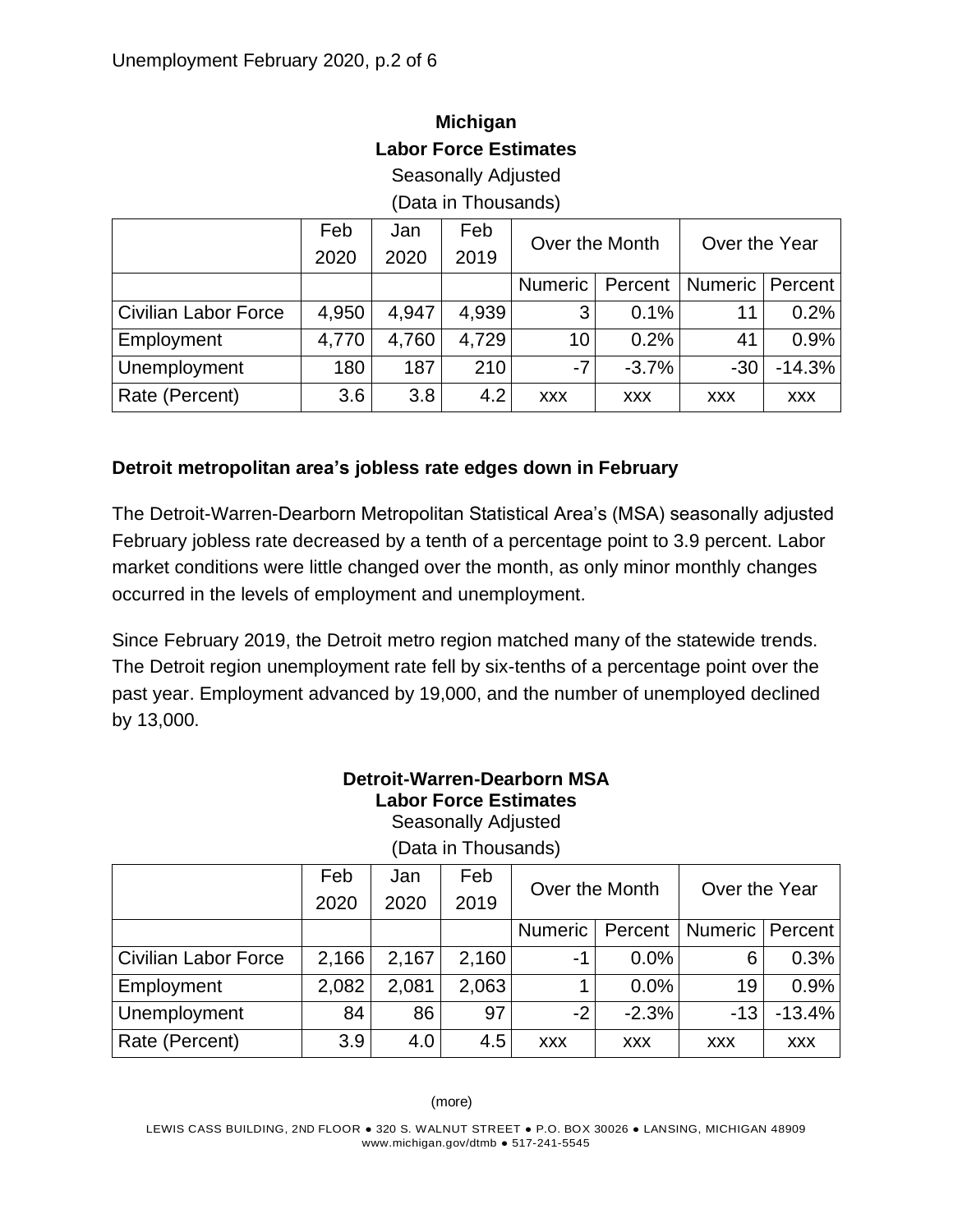## **Michigan payroll jobs advance in February**

Data from the monthly survey of employers indicated that seasonally adjusted payroll jobs in Michigan increased by 13,000 to 4,464,000 in February. Job advances were distributed across multiple major industries, led on a numerical basis by trade, transportation, and utilities (+3,000); professional and business services (+3,000); and education and health services (+3,000).

### **Industry employment trends and highlights**

- The state's manufacturing sector was the only Michigan industry to exhibit a notable decline in employment over the month, down by 3,000 in February.
- Health care and social assistance offset this reduction with an addition of 3,000 positions in February.
- Jobs in transportation, warehousing, and utilities rose in February and advanced in 11 of the last 12 months. The sector's employment level was up a strong 12,000 since February 2019.
- The Michigan construction sector also recorded strong job gains over the last year, up by 11,000.
- Over the year, Michigan payroll jobs recorded an increase of 32,000, or 0.7 percent, nearly a full percentage point below the U.S. (+1.6 percent).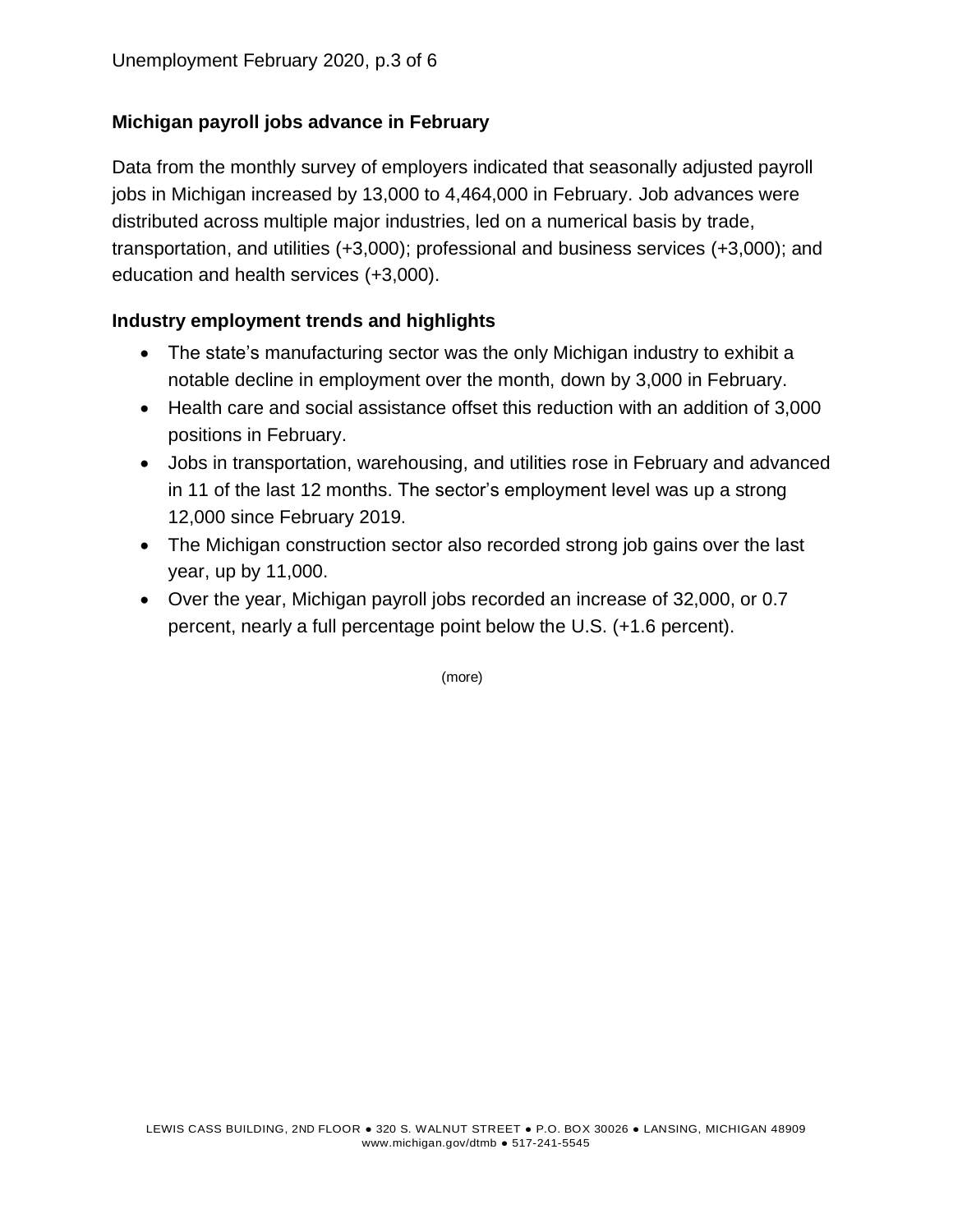# **Michigan Payroll Employment Estimates**

Seasonally Adjusted

(Data in Thousands)

|                              | Feb**          | Jan*           | Feb            | Over the Month |         | Over the Year  |         |
|------------------------------|----------------|----------------|----------------|----------------|---------|----------------|---------|
|                              | 2020           | 2020           | 2019           |                |         |                |         |
|                              |                |                |                | <b>Numeric</b> | Percent | <b>Numeric</b> | Percent |
| <b>Total Nonfarm Payroll</b> | 4,464          | 4,451          | 4,432          | 13             | 0.3%    | 32             | 0.7%    |
| Jobs                         |                |                |                |                |         |                |         |
| <b>Natural Resources and</b> | $\overline{7}$ | $\overline{7}$ | $\overline{7}$ | $\overline{0}$ | 0.0%    |                |         |
| Mining                       |                |                |                |                |         | $\mathbf 0$    | 0.0%    |
| Construction                 | 182            | 181            | 171            | $\overline{2}$ | 0.8%    | 11             | 6.3%    |
| Manufacturing                | 625            | 629            | 634            | $-3$           | $-0.5%$ | -9             | $-1.3%$ |
| Transportation               | 188            |                |                |                |         |                | $-2.7%$ |
| Equipment                    |                | 189            | 194            | $\overline{0}$ | $-0.2%$ | -5             |         |
| Trade, Transportation,       | 806            | 803            | 795            | 3              | 0.3%    | 11             | 1.4%    |
| and Utilities                |                |                |                |                |         |                |         |
| <b>Retail Trade</b>          | 467            | 466            | 467            | $\mathbf{1}$   | 0.2%    | $\overline{0}$ | 0.0%    |
| Information                  | 55             | 55             | 56             | 0              | 0.7%    | $\overline{0}$ | $-0.7%$ |
| <b>Financial Activities</b>  | 229            | 229            | 222            | 0              | 0.1%    | 7              | 3.0%    |
| Professional and             |                |                |                | 3              |         |                |         |
| <b>Business Services</b>     | 658            | 655            | 658            |                | 0.5%    | 1              | 0.1%    |
| <b>Education and Health</b>  | 684            |                | 679            | 3              | 0.4%    | 5              | 0.8%    |
| <b>Services</b>              |                | 681            |                |                |         |                |         |
| Leisure and Hospitality      | 435            | 434            | 435            | 1              | 0.2%    | 1              | 0.2%    |
| <b>Services</b>              |                |                |                |                |         |                |         |
| <b>Other Services</b>        | 165            | 163            | 166            | $\overline{2}$ | 1.5%    | $\overline{0}$ | $-0.2%$ |
| Government                   | 616            | 614            | 610            | $\overline{2}$ | 0.3%    | 6              | 1.0%    |

\* Revised data for January 2020

\*\* Preliminary data for February 2020

\*\*\* Change calculated using unrounded data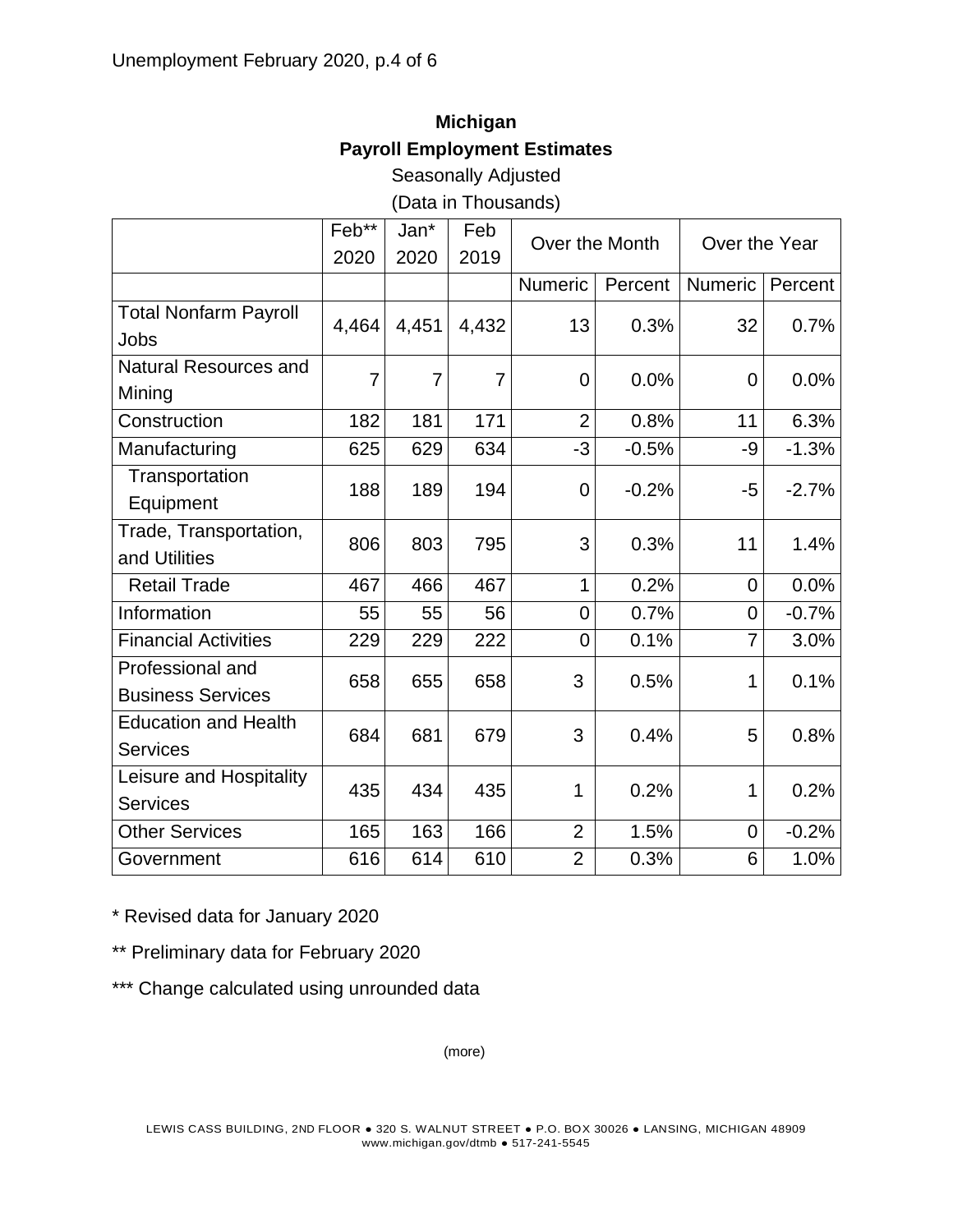| <b>Manufacturing</b> |                                               |            |            |                                 |         |                |         |  |  |  |  |
|----------------------|-----------------------------------------------|------------|------------|---------------------------------|---------|----------------|---------|--|--|--|--|
|                      | Feb                                           | Jan        | Feb        | Over the Month<br>Over the Year |         |                |         |  |  |  |  |
|                      | 2020                                          | 2020       | 2019       | <b>Numeric</b>                  | Percent | <b>Numeric</b> | Percent |  |  |  |  |
| Average              |                                               |            |            |                                 |         |                |         |  |  |  |  |
| Weekly               | \$944.90                                      | \$948.19   | \$924.07   | $-$3.29$                        | $-0.3%$ | \$20.83        | 2.3%    |  |  |  |  |
| Earnings             |                                               |            |            |                                 |         |                |         |  |  |  |  |
| Average              |                                               |            |            |                                 |         |                |         |  |  |  |  |
| Weekly               | 43.0                                          | 42.8       | 42.6       | 0.2                             | 0.5%    | 0.4            | 0.9%    |  |  |  |  |
| <b>Hours</b>         |                                               |            |            |                                 |         |                |         |  |  |  |  |
|                      | <b>Transportation Equipment Manufacturing</b> |            |            |                                 |         |                |         |  |  |  |  |
|                      | Feb<br>Jan                                    |            | Feb        | Over the Month<br>Over the Year |         |                |         |  |  |  |  |
|                      | 2020                                          | 2020       | 2019       | <b>Numeric</b>                  | Percent | <b>Numeric</b> | Percent |  |  |  |  |
| Average              |                                               |            |            |                                 |         |                |         |  |  |  |  |
| Weekly               | \$1,256.50                                    | \$1,232.06 | \$1,204.49 | \$24.44                         | 2.0%    | \$52.01        | 4.3%    |  |  |  |  |
| Earnings             |                                               |            |            |                                 |         |                |         |  |  |  |  |
|                      |                                               |            |            |                                 |         |                |         |  |  |  |  |
| Average              |                                               |            |            |                                 |         |                |         |  |  |  |  |
| Weekly               | 47.6                                          | 47.3       | 47.5       | 0.3                             | 0.6%    | 0.1            | 0.2%    |  |  |  |  |

## **Michigan Hours and Earnings for Production Workers** Seasonally Adjusted